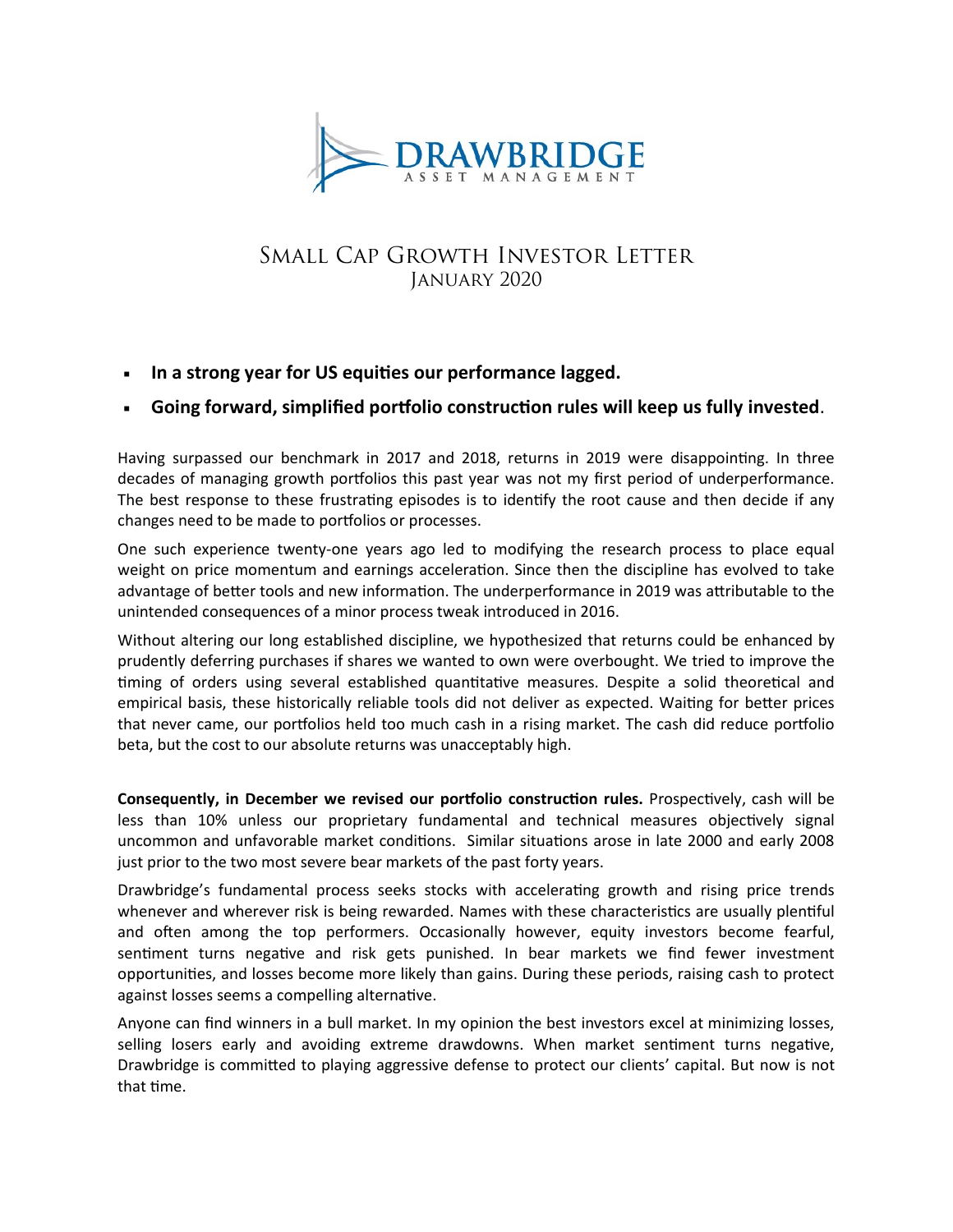**At present we are playing offense.** Our constructive outlook does not result from a bullish market or economic forecast. We never make predictions or set price targets because we believe the exercise is counterproductive. Focusing on one expected outcome tends to distract investors from seeing developments that don't fit that forecast. At Drawbridge we capture and absorb new information everyday, and when necessary we adjust portfolios. To paraphrase Winston Churchill, when the facts change, we may change our mind – and sometimes our risk profile.

We focus on earnings, cash flows, margins, and valuations. Today we find sufficient investment ideas that meet our fundamental criteria. While valuations are historically high and markets could be vulnerable, we believe risk can still be rewarded. We remain fully invested in high-conviction names where the potential return justifies the investment.

#### **US Small Cap Growth Performance Review**

For 2019 Small Cap Growth<sup>1</sup> returned 14.6% compared to 28.5% for the Russell 2000 Growth Index<sup>1</sup> and 21.1% for the S&P Small Cap Growth Index<sup>1</sup>.

**Over the past 36 months** Small Cap Growth's annualized return of 10.8% compares more favorably against 12.5% for the Russell 2000 Growth Index and 10.1% for the S&P Small Cap Growth. Risk adjusted performance was more compelling, with Alpha of 3.97% and Beta of 0.51. Our Sharpe Ratio exceeded the Russell benchmark (0.85 vs. 0.72) and the Sortino Ratio was also higher (2.77 vs. 1.42).

|                                     | 1 Year | 3-Year* | Inception*  |
|-------------------------------------|--------|---------|-------------|
| Small Cap Growth - Gross            | 14.62  | 10.80   | 9.42        |
| Small Cap Growth - Net <sup>2</sup> | 13.11  | 9.38    | 7.97        |
| Russell 2000 Growth                 | 28.48  | 12.49   | 12.20       |
| S&P 600 Growth                      | 21.13  | 10.08   | 12.43       |
|                                     |        |         | *Annualized |

Despite achieving four of our five investment objectives (listed on page 3), we are disappointed to have fallen well short of our excess return target. The following table shows our estimate of the performance attributable to the equity portion of Small Cap Growth since inception, which shows that Drawbridge's stock selection has been competitive.

#### **Actual vs. Equity Only Returns**

| JAN 1, 2016– Dec 31, 2019 |                      |                                  |                                     |  |  |
|---------------------------|----------------------|----------------------------------|-------------------------------------|--|--|
|                           | <b>SCG</b><br>Actual | <b>SCG</b><br><b>Equity-Only</b> | Russell 2000<br><b>Growth Index</b> |  |  |
| <b>Annualized ROR</b>     | 9.4                  | 12.9                             | 12.2                                |  |  |
| Alpha                     | 3.53                 | 4.98                             |                                     |  |  |
| <b>Beta</b>               | 0.47                 | 0.64                             | -                                   |  |  |
| Volatility                | 10.9                 | 14.9                             | 16.8                                |  |  |
| R-Squared (S&P 500)       | 0.43                 | 0.44                             | 0.80                                |  |  |

*Jan 1, 2016– Dec 31, 2019<sup>3</sup>*